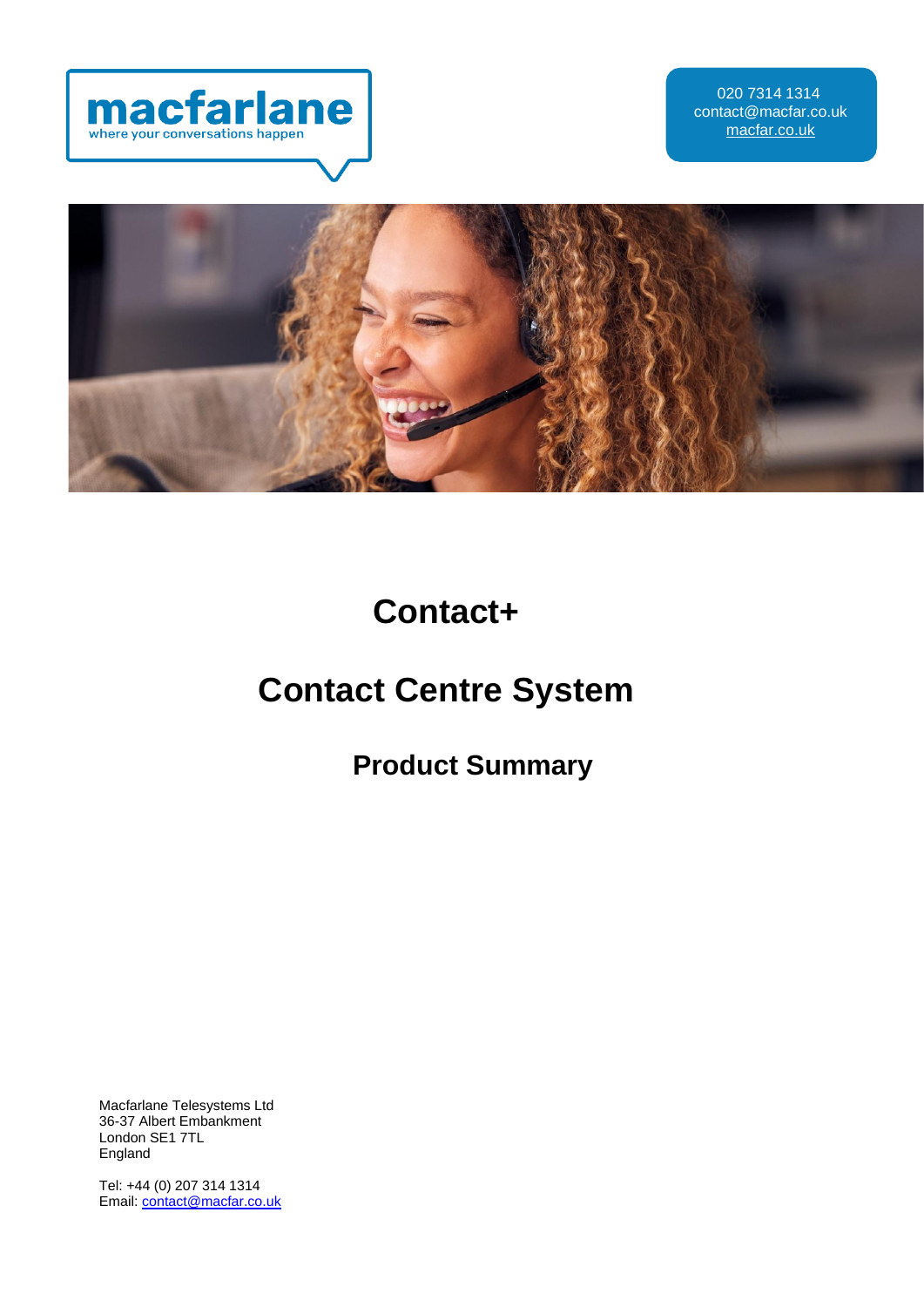# **Contents**

| 1               |        |         |    |
|-----------------|--------|---------|----|
| $\overline{2}$  |        |         |    |
|                 | 2.1    |         |    |
|                 | 2.2    |         |    |
|                 | 2.3    |         |    |
|                 |        |         |    |
|                 | 3.1    |         |    |
|                 | 3.2    |         |    |
| 4               |        |         |    |
| 5               |        |         |    |
|                 | 5.1    |         |    |
|                 | 5.2    |         |    |
| 6               |        |         |    |
| 7               |        |         |    |
| 8               |        |         |    |
| 9               |        |         |    |
| 10              |        |         |    |
| 11              |        |         |    |
| 12              |        |         |    |
| 13 <sup>7</sup> |        |         |    |
|                 | 13.1   |         |    |
|                 | 13.2   |         |    |
|                 | 13.3   |         |    |
|                 | 13.4   |         |    |
|                 | 13.5   |         |    |
|                 | 13.6 - | Export. | 10 |
|                 |        |         |    |
|                 |        |         |    |
|                 |        |         |    |
|                 |        |         |    |
|                 |        |         |    |
|                 | 18.1   |         |    |
|                 |        |         |    |
|                 |        |         |    |
| 20              |        |         |    |
| 21              |        |         |    |
| 22 <sub>2</sub> |        |         |    |
| 23              |        |         |    |
|                 |        |         |    |
|                 |        |         |    |
|                 |        |         |    |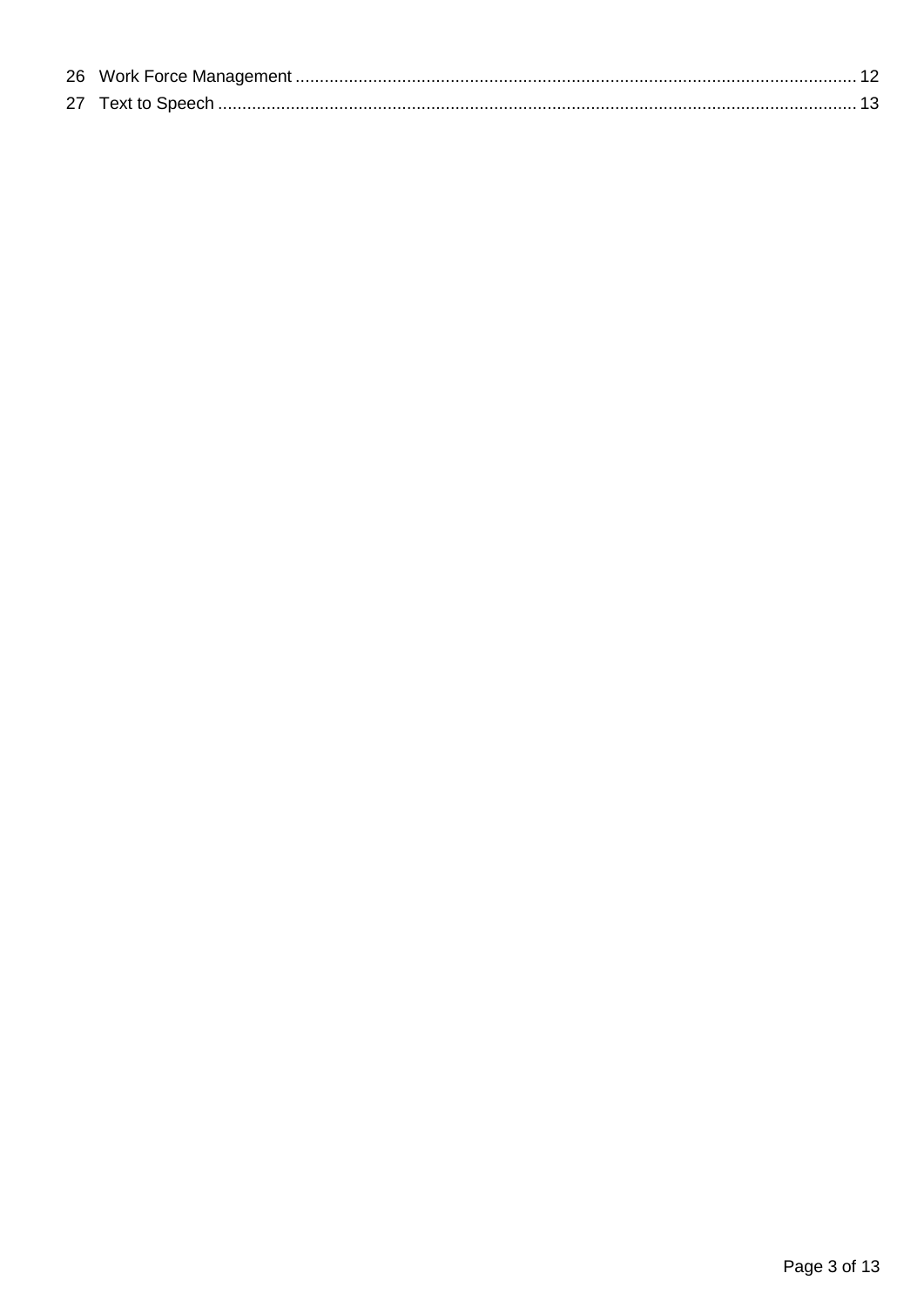## <span id="page-3-0"></span>**1 Voice Channel**

Contact+ can work with any hosted or on-premise PBX using SIP without disturbing the existing infrastructure. Agents can continue using the same handsets/softphones as before, but all telephony functions are now performed using the Contact+ agent desktop.

## <span id="page-3-1"></span>**2 Agent Client**

The Contact+ Agent Client runs on the agent PC desktop enabling the agent to manage the interactions that are presented to them. It displays various pieces of information including unavailability codes and a mini-dashboard and provides contextual toolbar control buttons.

Agents have the option of suspending or ending conversations (see Conversation Management below) and making themselves the preferred agent for future interactions from that customer, promoting continuity and avoiding the need for repetition by the customer.

Alternatively, agents can park interactions and come back to process them later.



#### <span id="page-3-2"></span>**2.1 Wrap and Extended Wrap**

The supervisor can configure the amount of wrap time on a per service basis available to an agent at the end of each interaction before another interaction can be presented to them. This is to allow the agent to perform any tasks necessary to properly "wrap up" the call, web chat etc. In exceptional cases where the wrap time allocated is not enough, the agent may extend the wrap time available to them. The use of extended wrap is a standard agent reporting item

#### <span id="page-3-3"></span>**2.2 Tags**

Any number of tags such as account codes and reason codes can be selected for an interaction by an agent at any time during their handling of the interaction. The tags available to the agent are preconfigured by the supervisor for each service and can be set up in a hierarchical structure. Tags can be used for the reporting of call handling information and also to retrieve recordings.

#### <span id="page-3-4"></span>**2.3 Manual Pause/Resume**

The agent can be provided with the facility to manually pause and resume recordings by pressing a button on their desktop module. This is no longer PCI DSS compliant as it depends on the agent carrying out this task reliably.

#### <span id="page-3-5"></span>**3 Supervisor**

#### **3.1 System Configuration**

<span id="page-3-6"></span>Supervisors can be provided with access to the web-based Contact+ Manager Module, where all system management functions can be performed without the need for IT support.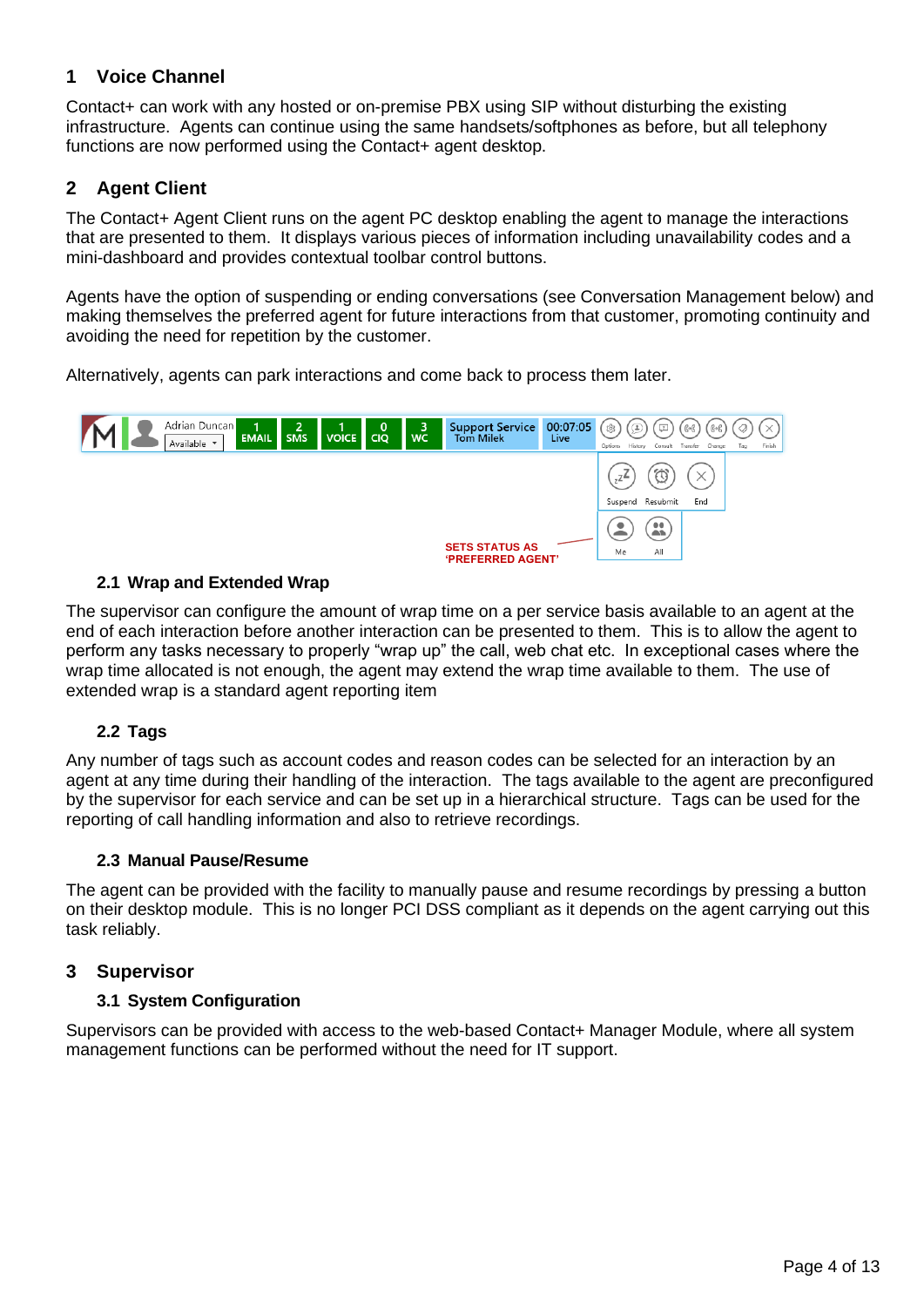|                            |       | <b>Dashboard</b>  | Historical    | Manager | Admin |
|----------------------------|-------|-------------------|---------------|---------|-------|
|                            | $\ll$ | <b>Skills</b>     |               |         |       |
| & Users                    | ▲     |                   |               |         |       |
| 용 Skills                   |       | Search            |               |         |       |
| Source Groups              |       |                   |               |         |       |
| $\land$ Sources            |       |                   | Name          |         |       |
| <b>Destination Groups</b>  |       | $\mathbb{Z}$<br>面 | Sales Skill   |         |       |
| $\land$ Destinations       |       | 而<br>$\mathbb{Z}$ | Support Skill |         |       |
| <b>■ QScripts</b>          |       |                   |               |         |       |
| & Service                  |       |                   |               |         |       |
| Holidays                   |       |                   |               |         |       |
| Weeks                      |       |                   |               |         |       |
| Calendars                  |       |                   |               |         |       |
| [x] Unavailability Codes   |       |                   |               |         |       |
| <b>P</b> Prompts           |       |                   |               |         |       |
| $\triangleright$ Campaigns |       |                   |               |         |       |
| Aa Pronunciations          |       |                   |               |         |       |
| <br>1MR                    |       |                   |               |         |       |
| <> IMR Functions           |       |                   |               |         |       |
| ⊠ Mailboxes                |       |                   |               |         |       |
| <b>岛</b> Directories       |       |                   |               |         |       |
| <b>图 CRM</b>               |       | 1 - 2 of 2 items  |               |         |       |
| 용 Roles                    |       |                   |               |         |       |
| & Service Group            |       |                   |               |         |       |
| 용 User Groups              |       |                   |               |         |       |

#### <span id="page-4-0"></span>**3.2 Prompt Recording**

Supervisors can create all system prompts used in Queue Scripts and IVR's (see below) using Contact+ Manager. Prompts can be recorded or use Text to Speech.

#### <span id="page-4-1"></span>**4 Conversation Management**

At the heart of Contact+ is a powerful and sophisticated Conversation Management module that maintains an awareness of complete conversations, comprising any number of interactions, taking place between an organisation and its customers. It enables agents to view these multi-channel interactions for any given issue as a single unified conversation thread.

<span id="page-4-2"></span>

|                                                                                     | <b>CONVERSATION</b> |                                                                                                                                                                                                                                                                                                                                                     | <b>Fill</b> |          |
|-------------------------------------------------------------------------------------|---------------------|-----------------------------------------------------------------------------------------------------------------------------------------------------------------------------------------------------------------------------------------------------------------------------------------------------------------------------------------------------|-------------|----------|
|                                                                                     | <b>PARTICIPANTS</b> |                                                                                                                                                                                                                                                                                                                                                     |             |          |
| <b>WEB CHAT</b>                                                                     | Tom Milek           | HI,I'm interested in moving to Plan 6 for gas<br>and electricity.I also want to know if it makes<br>sense for me to get a water meter. But<br>moving to Plan 6 is the priority. Tom Milek                                                                                                                                                           |             |          |
|                                                                                     | Adrian Duncan       | Hi Tom, Adrian here. We can sign you up for<br>Plan 6 today but let's check whether it's right<br>for you. To do that, we need to know your<br>meter readings. Can you call 0800 123123<br>and either myself or one of my colleagues will<br>be able to help you further. We close at 8pm<br>tonight. Adrian Duncan, Waterside Customer<br>Support. |             | 15:22    |
| <b>VOICE CALL</b><br><b>Play back previous recordings</b><br>from the agent desktop | t. Tom Milek        | Voice Call<br>00:07:36<br>00:00:00                                                                                                                                                                                                                                                                                                                  |             | 15:32    |
| <b>EMAIL</b>                                                                        | Adrian Duncan       | Hi Tom, Here is the link you requested for<br>your application for Plan 6 www.waterside/<br>applications/plan6 .Let us know if we can help<br>you further.<br>Adrian Duncan, Waterside Customer Support<br>Team                                                                                                                                     |             | 15:41    |
|                                                                                     | Type a message      |                                                                                                                                                                                                                                                                                                                                                     |             | $\times$ |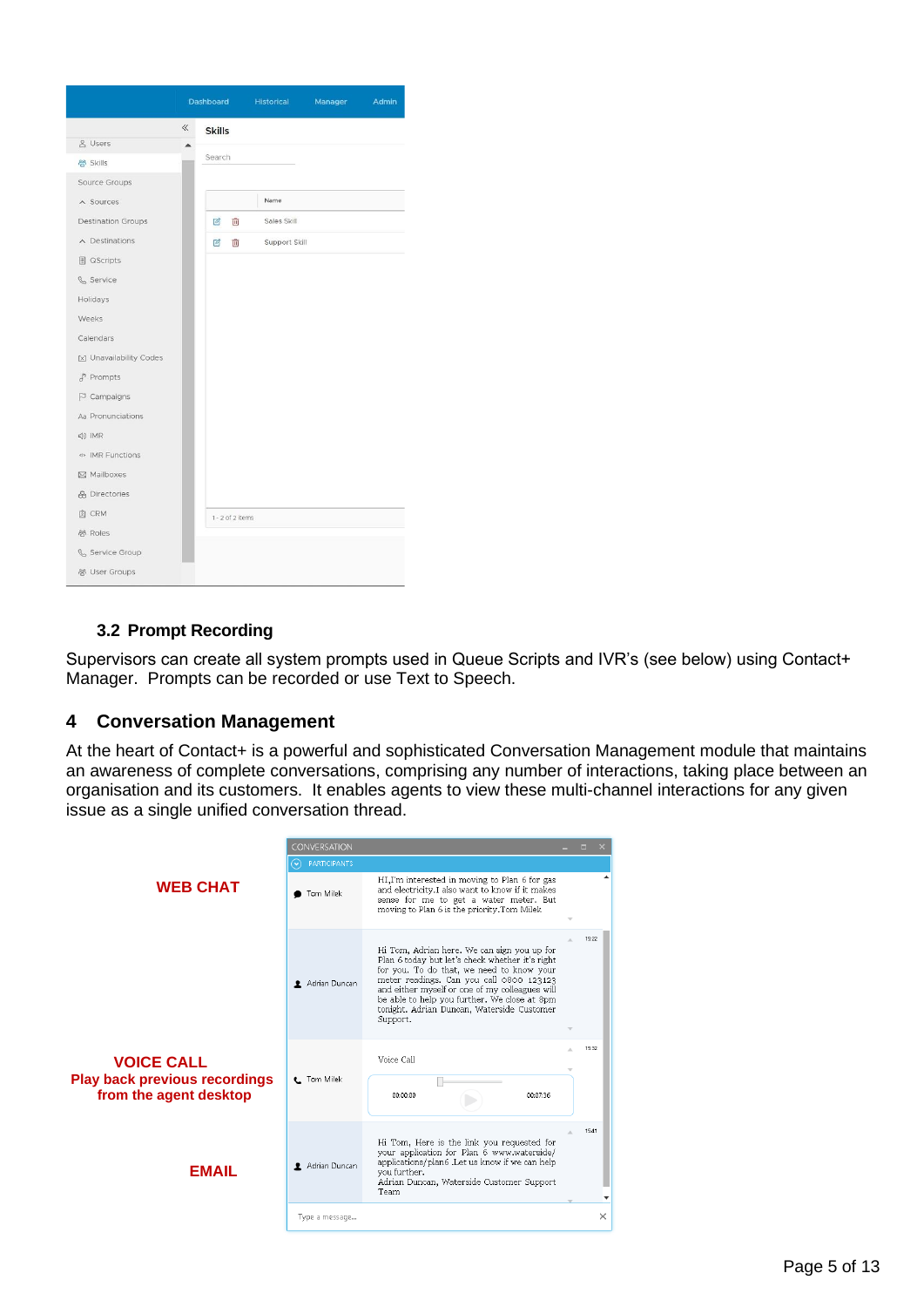## **5 Queuing**

#### **5.1 Universal Queue**

<span id="page-5-0"></span>Contact+ provides the capability for interactions from all media channels to be queued in a Universal Queue. This means that all interactions on all channels compete with one another to be chosen for distribution to agents. Voice messages may also be queued in place of the call.

#### <span id="page-5-1"></span>**5.2 Queue Scripts**

Contact+ allows supervisors to create Queue Scripts using flowcharting as shown below to determine what happens to interactions in a queue e.g. playing music and prompts, asking questions, receiving responses, etc.

Queue Scripts can be fully featured IVR's (for voice callers) or IMR's (for non-voice callers) including the collection of user data, accessing a database or application (e.g. CRM system) and the use of Text to Speech to play back prompts and information.

For example, a customer waiting for an agent for a web chat session could be asked to enter their account number and be given relevant information. In this way the IMR would be functioning as a web bot. This would also be possible for any non-voice media such as SMS.



#### <span id="page-5-2"></span>**6 Skills Based Routing**

Contact+ allows any number of agents and skills to be defined. One or more skills can be assigned to each agent with a skill level for each skill.

Services are each assigned the skills and skill levels required for an agent to receive an interaction for the service.

Contact+ uses business rules based on skills and priorities to determine how to automatically distribute interactions to agents.

## <span id="page-5-3"></span>**7 Auto Attendant Call Routing**

Contact+ can play a multi-layered front-end menu where the caller is asked to select from a list of departments e.g. press 1 for sales, 2 for support etc. Depending on the choice, Contact+ associates the call with a particular service, thus determining skills required, priority, queue script, routing etc.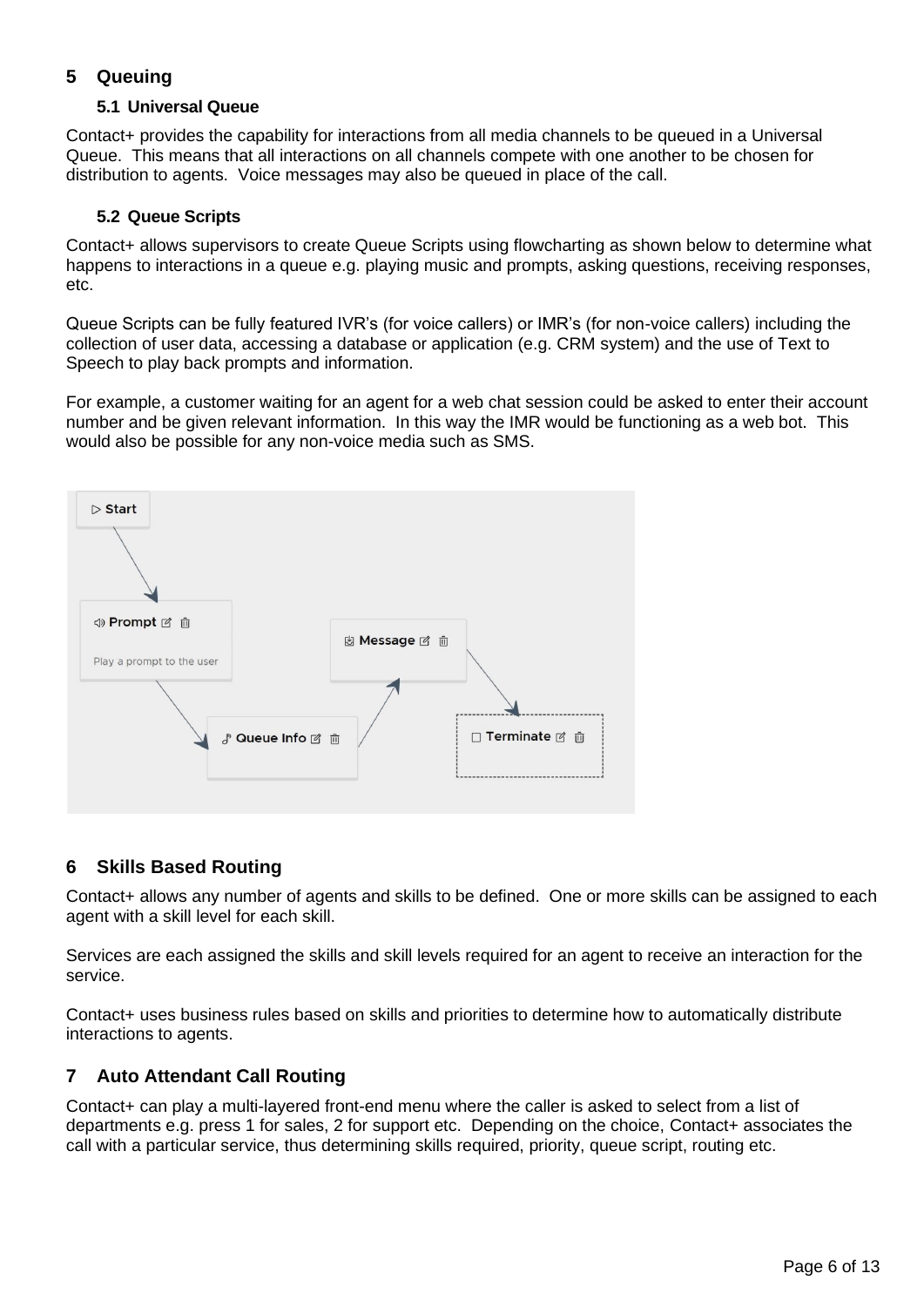## <span id="page-6-0"></span>**8 Voice Mail**

Callers in queues can opt to leave a voicemail message and hang up. Depending on the configuration, the message can be delivered to a mailbox associated with the service to be retrieved later by an agent, or it can also take the caller's place in the queue and be routed to an agent.

## <span id="page-6-1"></span>**9 Directory**

Contact+ can display internal and external directories to agents in order to search for staff members (with presence, if available) for the purpose of consulting and transferring calls, and to search for customers to call.

## <span id="page-6-2"></span>**10 Whisper Messages**

Contact+ can play a whisper message to agents prior to the call being put through to tell the agent which service the call relates to. This is helpful where multi-skilled agents may be taking calls for more than one service.

## <span id="page-6-3"></span>**11 Automated Voice Services - IVR**

Contact+ can be used to create and deliver automated Interactive Voice Response (IVR) services to callers using flowcharting as shown below. Services can include reading and writing information from and to databases and applications such as CRM. These could be used to validate a caller, provide the caller with information, conduct a transaction such as a payment etc.<br>Play Balance



## <span id="page-6-4"></span>**12 Automated Non-Voice Services - IMR®**

Any automated service developed for Contact+ can be used for both voice (Interactive Voice Response - IVR) and non-voice (Interactive Media Response - IMR®) interactions such as web chat, SMS, Twitter.

## <span id="page-6-5"></span>**13 Historical Reporting**

#### **13.1 Master Reports**

<span id="page-6-6"></span>Contact+ is delivered with a set of Historical Master Reports from which the supervisor can easily create a set of User Reports that can be saved and run whenever required. This is a list of Master Reports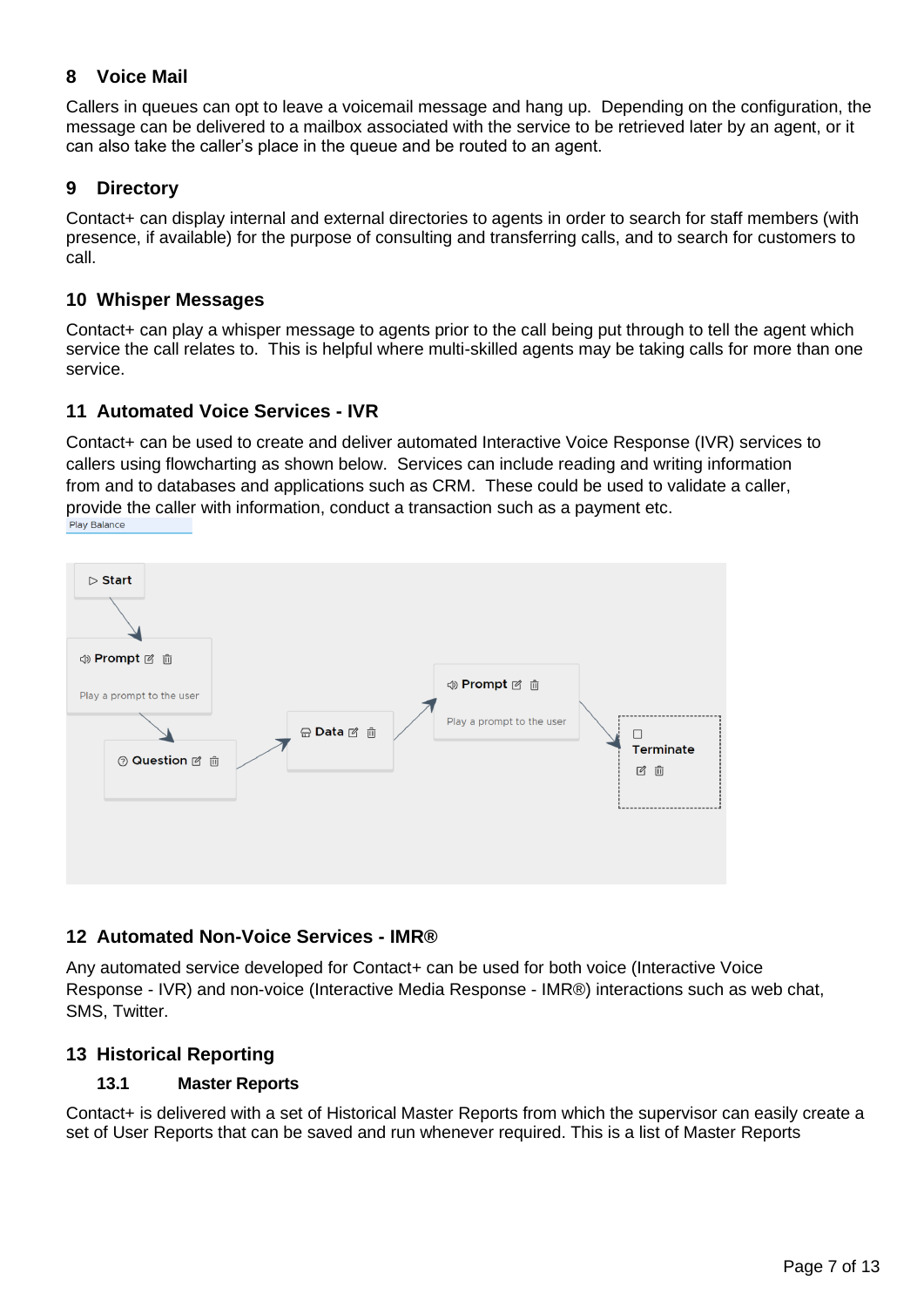

#### <span id="page-7-0"></span>**13.2 User Reports**

Reporting covers a large number of data items. Specific fields can be selected to create User Reports

| 용 Agent Activity                                                                                                                                                                | $\left\langle \right\rangle$ | <b>Show Columns</b><br>X                                                                                                                                                                  |
|---------------------------------------------------------------------------------------------------------------------------------------------------------------------------------|------------------------------|-------------------------------------------------------------------------------------------------------------------------------------------------------------------------------------------|
| □ Agent Events<br><b>DEMO AGENT EVENTS</b><br>귀 Agent Sessions<br><b>∅</b> Agent Utilization                                                                                    | $\checkmark$<br>$\checkmark$ | <b>REPORT</b><br><b>EXPORT TO I</b><br>Start Time<br>End Time<br>Service Name<br>Service<br>Media Type<br>Media Type Name<br>Name<br>Name<br>Tag Combination<br><b>Target Answer Time</b> |
| DEMO AGENT UTILIZ @<br>Demo Agent Utilisation @<br>○ Call Time Distribution<br><b>Q</b> Conversations<br><b>四 Handling Time Distribution</b><br>国 Imr Detailed<br>d Imr Summary | $\rightarrow$                | Incoming<br>Outgoing<br>Offered<br>Offered Percentage<br>Answered<br><b>Answered Percentage</b><br><b>SELECT ALL</b><br><b>UNSELECT ALL</b><br>OK                                         |
| ↔ In/Outgoing<br><b>DEMO INCOMING</b><br><b>f. Wait Time Distribution</b>                                                                                                       | $\checkmark$<br>හි           | $\Box$                                                                                                                                                                                    |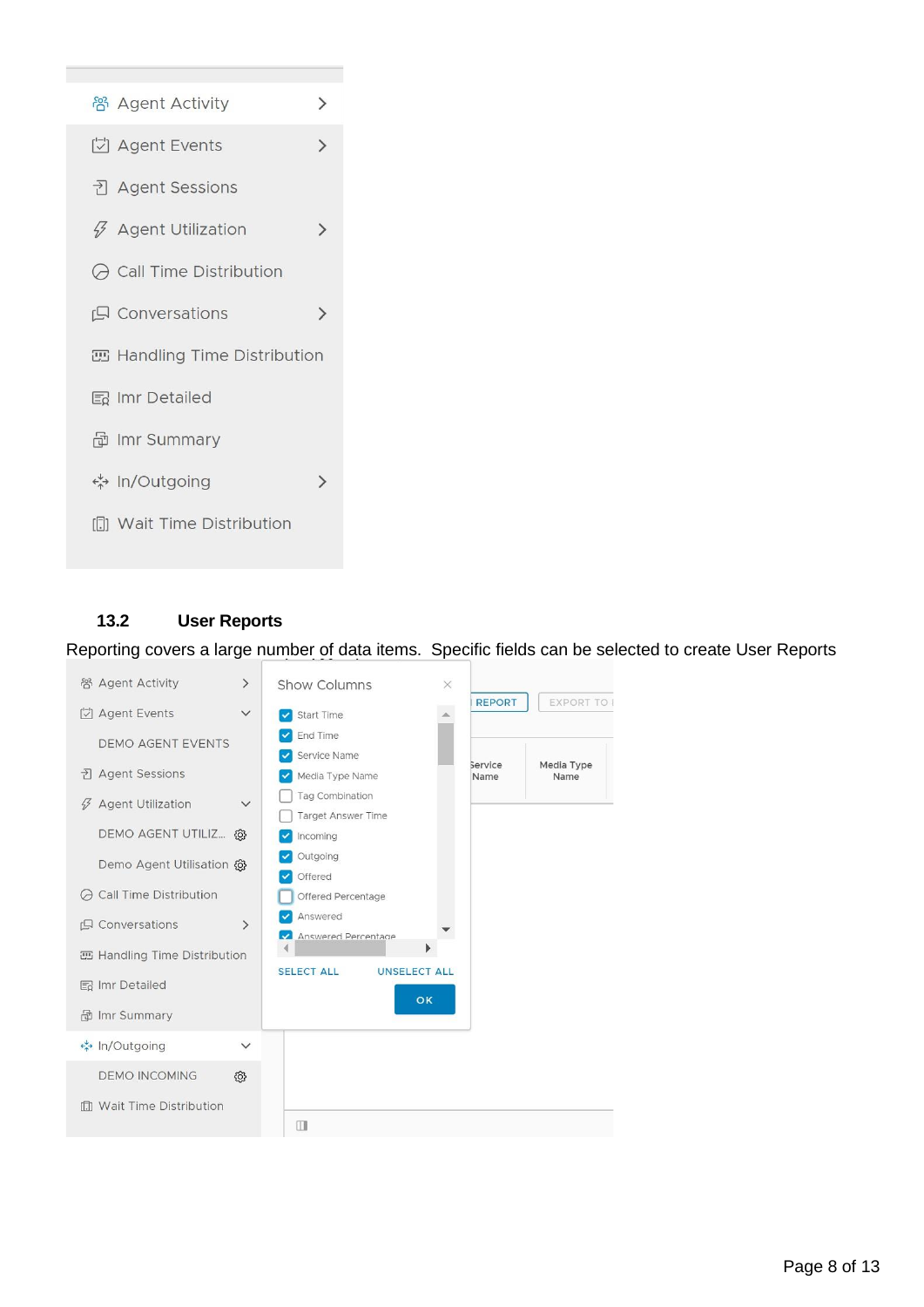#### **13.3 Generate Reports**

<span id="page-8-0"></span>Reports can be defined using date and time ranges and several other criteria. This is an example of the parameters that can be used to generate a report.

| Filters        |                                            |                                                                                                                          | $\times$                         |
|----------------|--------------------------------------------|--------------------------------------------------------------------------------------------------------------------------|----------------------------------|
| Date Range     | Custom                                     | $\blacktriangleright$                                                                                                    | A.                               |
|                | Start date and time                        | Jan 1, 2018                                                                                                              |                                  |
|                |                                            | $^{\circ}$<br>00<br>$\boldsymbol{\nabla}$<br>$\mathbf{\nabla}$                                                           |                                  |
|                | End date and time                          | Mar 31, 2018                                                                                                             |                                  |
|                |                                            | 23 $\mathbf{\nabla}$<br>59 W                                                                                             |                                  |
| Channels       | $\Box$ All                                 |                                                                                                                          |                                  |
|                | $\times$ Voice<br>$\times$ Email           |                                                                                                                          |                                  |
| Services       | $\Box$ All                                 |                                                                                                                          |                                  |
|                | $\times$ Support Service                   |                                                                                                                          |                                  |
| Service Groups | $\blacktriangleright$ All                  |                                                                                                                          |                                  |
| Call Type      | Incoming/Outgoing                          |                                                                                                                          | $\mathbb {V}$                    |
| Tags           | $\Box$ All                                 |                                                                                                                          |                                  |
|                | $\times$ Existing Customer                 |                                                                                                                          |                                  |
| Intervals      | Interval Type                              | Interval Value                                                                                                           |                                  |
|                | Year(s)<br>$\overline{\mathbf{v}}$         | $\mathbf{1}$                                                                                                             |                                  |
| Collation      | Collate By                                 | Start Time<br>End Time                                                                                                   |                                  |
|                | Hour Of the Day<br>$\overline{\mathbf{v}}$ | 09<br>00<br>17<br>30<br>$\overline{\mathbb{V}}$<br>$\overline{\mathbb{V}}$<br>$\boldsymbol{\mathrm{v}}$<br>$\mathbb {V}$ | Y                                |
|                |                                            |                                                                                                                          | <b>GENERATE REPORT</b><br>CANCEL |

## <span id="page-8-1"></span>**13.4 Schedule Reports**

Reports can be automatically run at any time according to preconfigured schedules and emailed to predefined recipients.

### Schedule

| Run Report For Every  | 1                               | Day(s)              | $\mathbb {V}$                 |
|-----------------------|---------------------------------|---------------------|-------------------------------|
| Start Date And Time   | Feb 1, 2018                     | 09<br>$\mathbb {V}$ | 00<br>$\overline{\mathbb{v}}$ |
| Email Addresses       | support@xyz.com; pbrown@xyz.com |                     |                               |
| Message               | Daily Report                    |                     |                               |
| <b>DONE</b><br>CANCEL |                                 |                     |                               |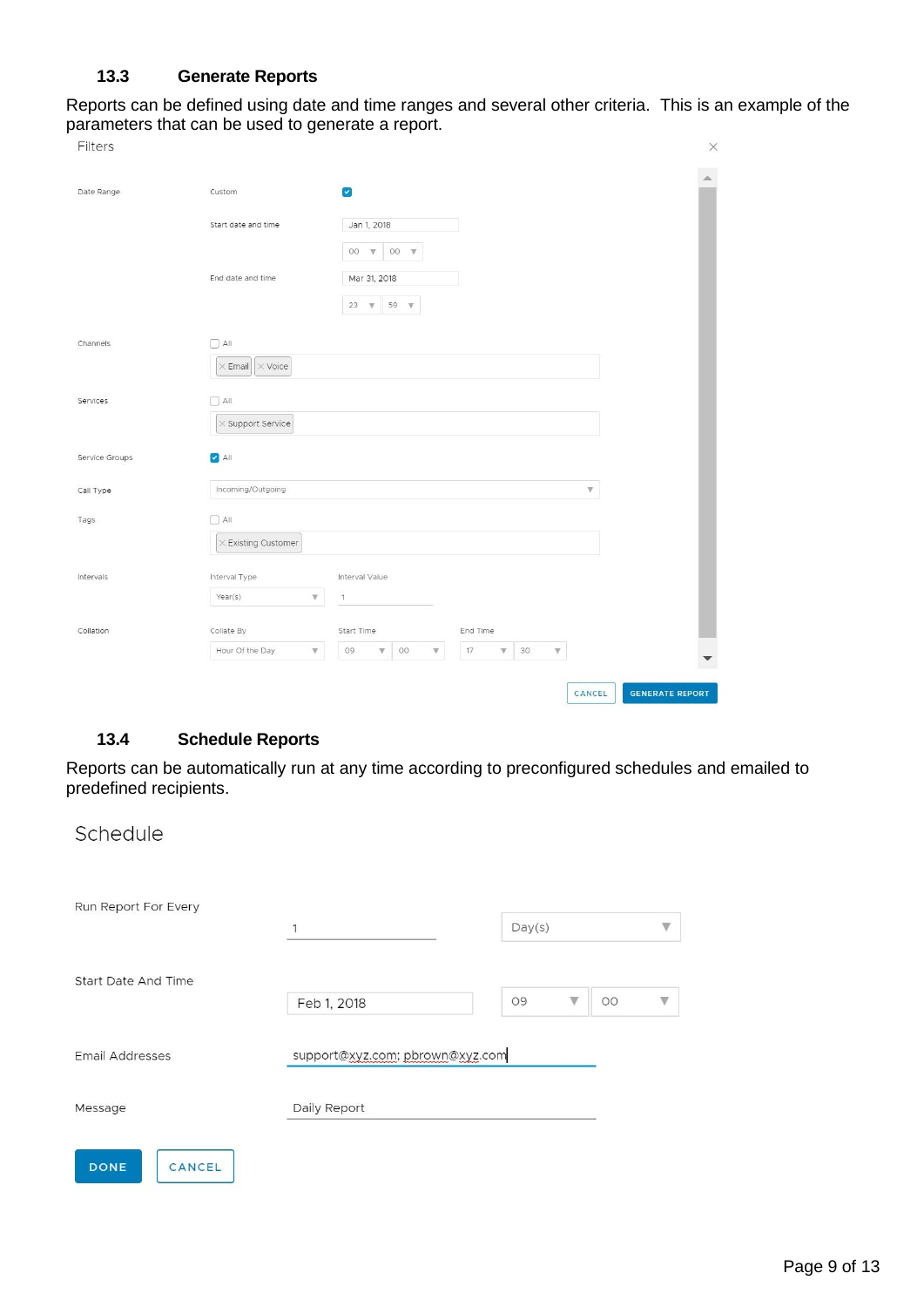#### **13.5 Charts**

<span id="page-9-0"></span>Tabular reports can be represented in pie and bar charts.



<span id="page-9-1"></span>

<span id="page-9-2"></span>Reports can be exported to Excel.

#### **14 Callback**

<span id="page-9-3"></span>Contact+ has the ability for callers in the queue to opt to be called back when an agent becomes free.

#### **15 Call Recording**

Contact+ has inbuilt call recording facilities for in and outbound calls.

Supervisors can set up recording templates to manage the automatic recording of calls across the whole system based on criteria including DDI, Service, Agent, Skill Group.

There are 3 methods by which recordings can be found and reviewed/played back:

- 1. By the supervisor using the Contact+ Conversation Reporting module based on date, time, agent, skill and other criteria
- 2. By the agent using the Conversation Management facility on their desktop.
- 3. By anyone using a CRM system where Contact+ has written interaction data and links to call recordings

#### <span id="page-9-4"></span>**16 Agent Screen Recording**

Contact+ can record an agent's screen activity, synchronised to the call recording for review by supervisors or export to a Quality Management system.

#### <span id="page-9-5"></span>**17 Agent Real Time Dashboards**

The supervisor can configure any number of real-time reporting items relevant for an agent to view on their desktop.

In this example of the agent desktop, the real time reporting items are shown in the green boxes: Total daily count of Email, SMS, Voice and Web Chat interactions and the number of Calls in the Queue for which this agent has the necessary skills.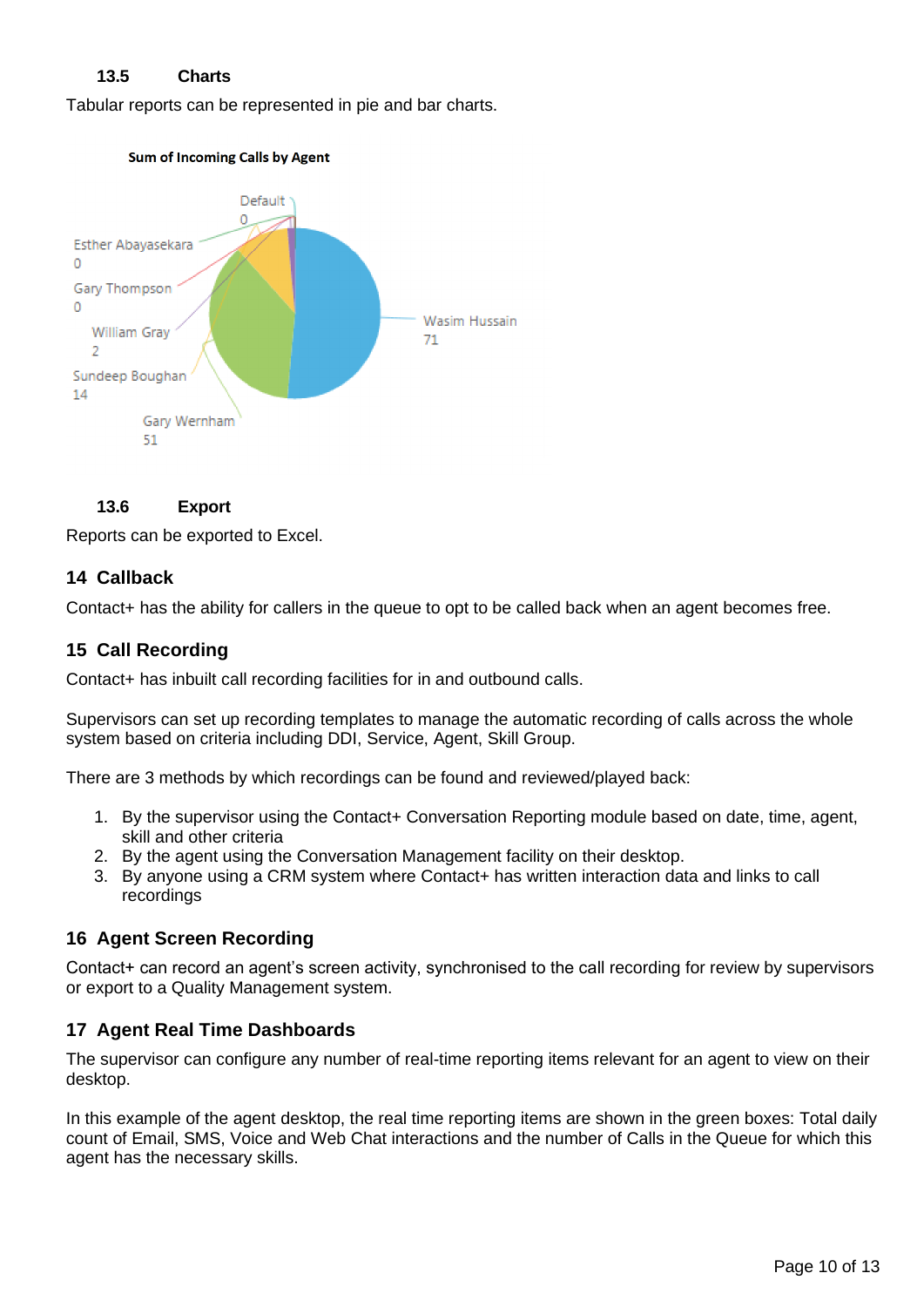

#### <span id="page-10-0"></span>**18 Supervisor Real-Time Dashboard Reporting**

#### **18.1 Supervisor and Wall Mounted Dashboards**

<span id="page-10-1"></span>Contact+ Real Time Dashboards can be used on supervisor and wall mounted screens.



#### <span id="page-10-2"></span>**18.2 Dashboard Configuration**

Dashboards are fully configurable by the supervisor using Data Panels, Tables and Graphs. Templates can be created, saved and activated when required.

| Dashboard<br>$x \sqrt{1}$                                                                                                |                         |                           | $\mathbf{E}$ - $\mathbf{d}$<br>$\mathbf{x}$ |
|--------------------------------------------------------------------------------------------------------------------------|-------------------------|---------------------------|---------------------------------------------|
| Secure   https://cp1.macfar.co.uk/reporter/#/home/dashboard<br>$\leftarrow$ $\rightarrow$ C                              |                         |                           | Q ☆ :                                       |
| Apps Macfarlane Demo Dev Customers                                                                                       |                         |                           |                                             |
| Macfarlane 240408402<br>Dashboard<br>Historical                                                                          |                         |                           | Wasim Hussain v                             |
| <b>a</b> Live CP1 ◎ ⊕                                                                                                    |                         |                           |                                             |
| Agent Status Table<br>÷                                                                                                  | + OFFERED VOICE @<br>ø  | + OFFERED EMAIL @         |                                             |
| <b>kd</b><br>Duration Channel Service Source Action<br>Ans<br>Out<br>Status<br>Reason<br>Name                            |                         |                           |                                             |
| Gary<br>Wern<br>Unav<br>ailabl<br>$rac{L}{h}$<br>$^{00.2}_{9.42}$<br>$\bullet$<br>$\mathbf{g}$<br>10 <sub>°</sub><br>ham | 1                       | 11                        | 8                                           |
| Wasi<br>m Hu<br>ssain<br>$\frac{00.2}{5.15}$<br>$\bullet$<br>12<br>$\circ$<br>Free                                       |                         |                           |                                             |
|                                                                                                                          | CIG VOICE<br>÷          | ÷<br>O)<br>CIG EMAIL<br>O | ÷<br>LWT<br>O)                              |
|                                                                                                                          |                         |                           |                                             |
|                                                                                                                          | O                       | O                         | O                                           |
|                                                                                                                          |                         |                           |                                             |
| $\Box$                                                                                                                   |                         |                           |                                             |
| Service Status Table<br>÷                                                                                                | ₿<br>+ ANSWERED VOICE @ | --- ANSWERED EMAIL @      |                                             |
| Agert Name<br>Source<br>Status<br>Duration<br>Media Channel<br>Service Name                                              |                         |                           |                                             |
|                                                                                                                          | 1                       | 10                        | 153                                         |
|                                                                                                                          |                         |                           |                                             |
| 7<br>÷                                                                                                                   |                         | +]+ ABANDONED EMAIL @     | --- GRADE OF SERVICE @                      |
|                                                                                                                          |                         |                           |                                             |
|                                                                                                                          | $\overline{2}$          | O                         | 91.89                                       |
|                                                                                                                          |                         |                           |                                             |
| $\begin{array}{c} \square \end{array}$                                                                                   |                         |                           |                                             |

Styles including colours and fonts can be applied to the display and filters used to select reporting data.

<span id="page-10-3"></span>Alarm conditions can be set and alerts provided to supervisors.

#### **19 Supervisor Live Monitoring**

Supervisors can initiate a live monitoring session on any agent and: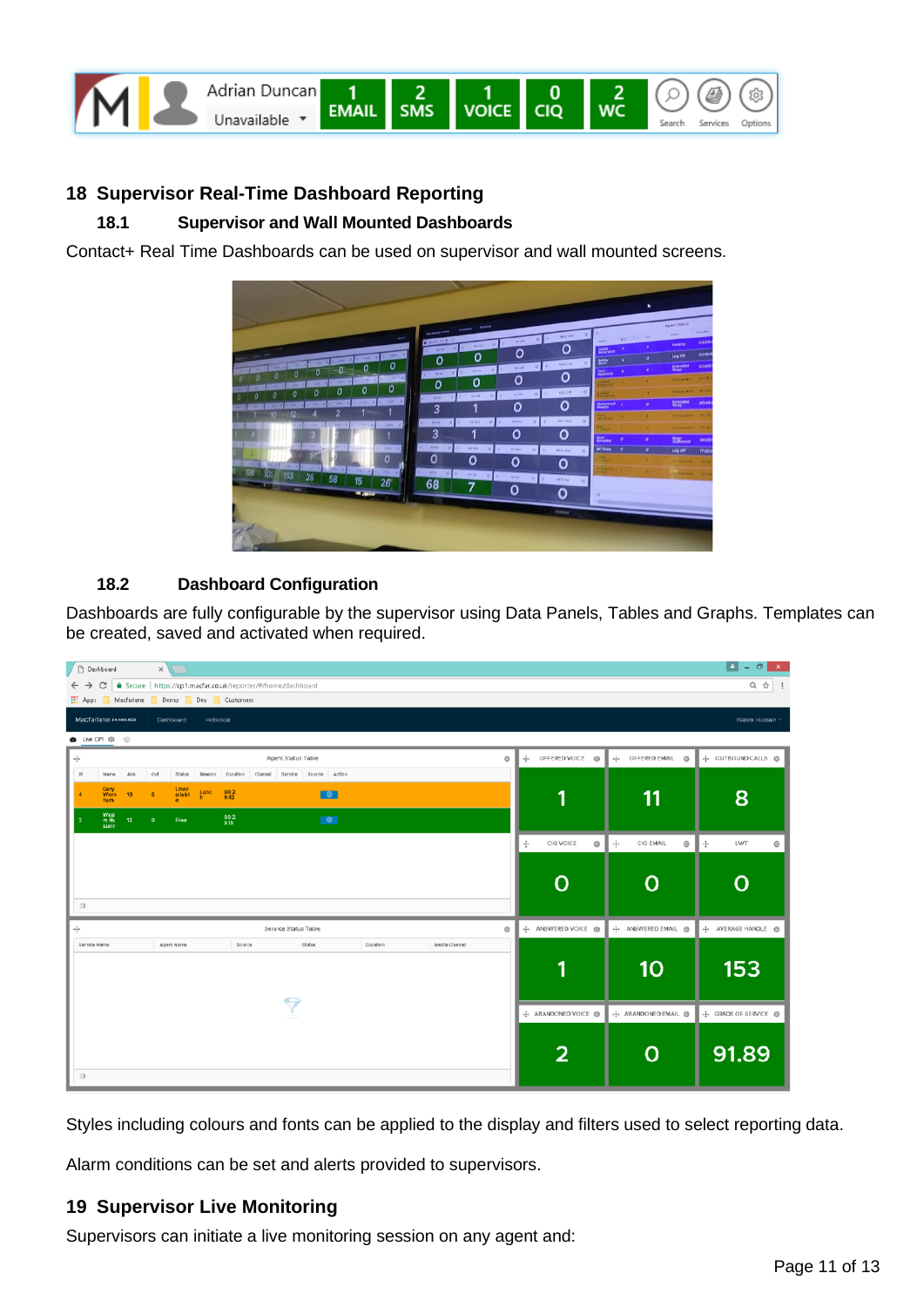- listen in to the agent's call
- speak to the agent without the caller hearing
- conference themselves into the call with the caller and agent

### <span id="page-11-0"></span>**20 Outbound Progressive Dialling**

<span id="page-11-1"></span>Contact+ can dial a set of numbers and blend outbound and inbound calls for delivery to agents.

#### **21 Non-Voice Media Channels**

Contact+ can manage the following non-voice media communications channels:

- Email
- Web Chat
- Web Forms
- SMS
- Social Media e.g. Twitter

#### <span id="page-11-2"></span>**22 CRM Integration**

Contact+ uses an extensive library of web service APIs to integrate with CRM and other applications. The integration functions that can be achieved with Contact+ depend on the facilities provided by the CRM or application interface. Options supported by Contact+ are:

- Screen pop
- Click to dial
- Create CRM activity record with call/interaction data
- Write hyperlink to CRM to play back call recording
- Prioritise and route calls/interactions based on CRM data

#### <span id="page-11-3"></span>**23 Customer Survey**

Contact+ allows supervisors to create customer surveys that includes DTMF responses to questions as well as call recordings left by respondents. Surveys can be conducted with or without the agents' knowledge and reports created of the results.

## <span id="page-11-4"></span>**24 PCI DSS**

In addition to the manual Pause/Resume described in There are two methods offered by Contact+ to address the issue of preventing credit card numbers from being recorded as part of a call recording.

- 1 Contact+ can be integrated with the payment system whereby a URL call is sent to Contact+ to pause and then resume recording by the payment system. This could form part of a compliant solution depending on other processes performed by the customer.
- <span id="page-11-5"></span>2 The off-site solution described below, which is 100% PCI DSS compliant.

#### **24.1 PCI DSS Offsite Solution**

Contact+ can be used with an off-premise cloud-based service offered by one of our partners to provide a totally compliant PCI DSS solution.

#### <span id="page-11-6"></span>**25 Quality Management**

Contact+ integrates with a partner QM system called Evaluagent to allow supervisors to assess and coach agents through listening to call recordings.

#### <span id="page-11-7"></span>**26 Work Force Management**

Contact+ can be integrated to any WFM, allowing supervisors to forecast resource requirements and plan agent work schedules based on historical data, and optionally to monitor adherence in real time.